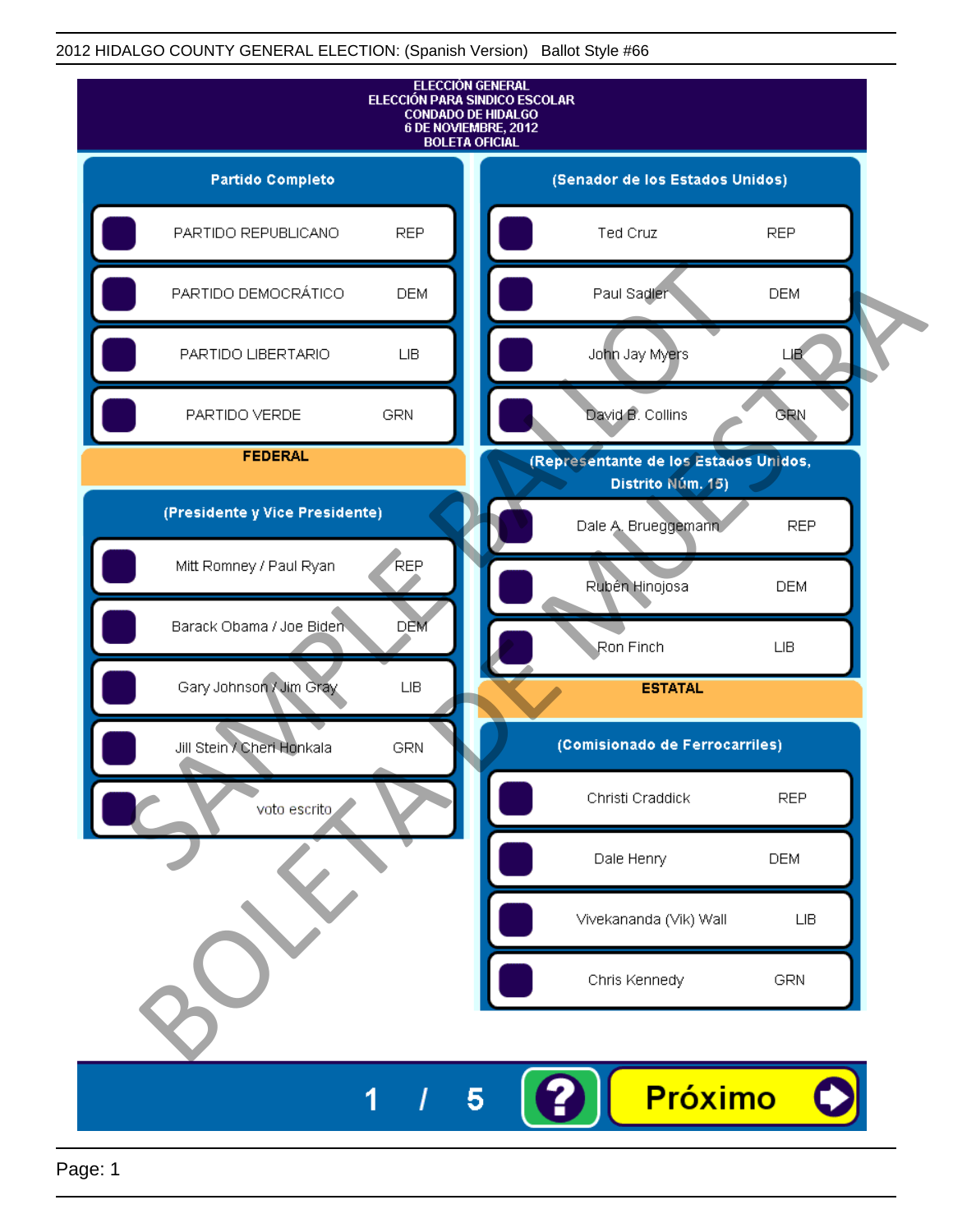

Page: 2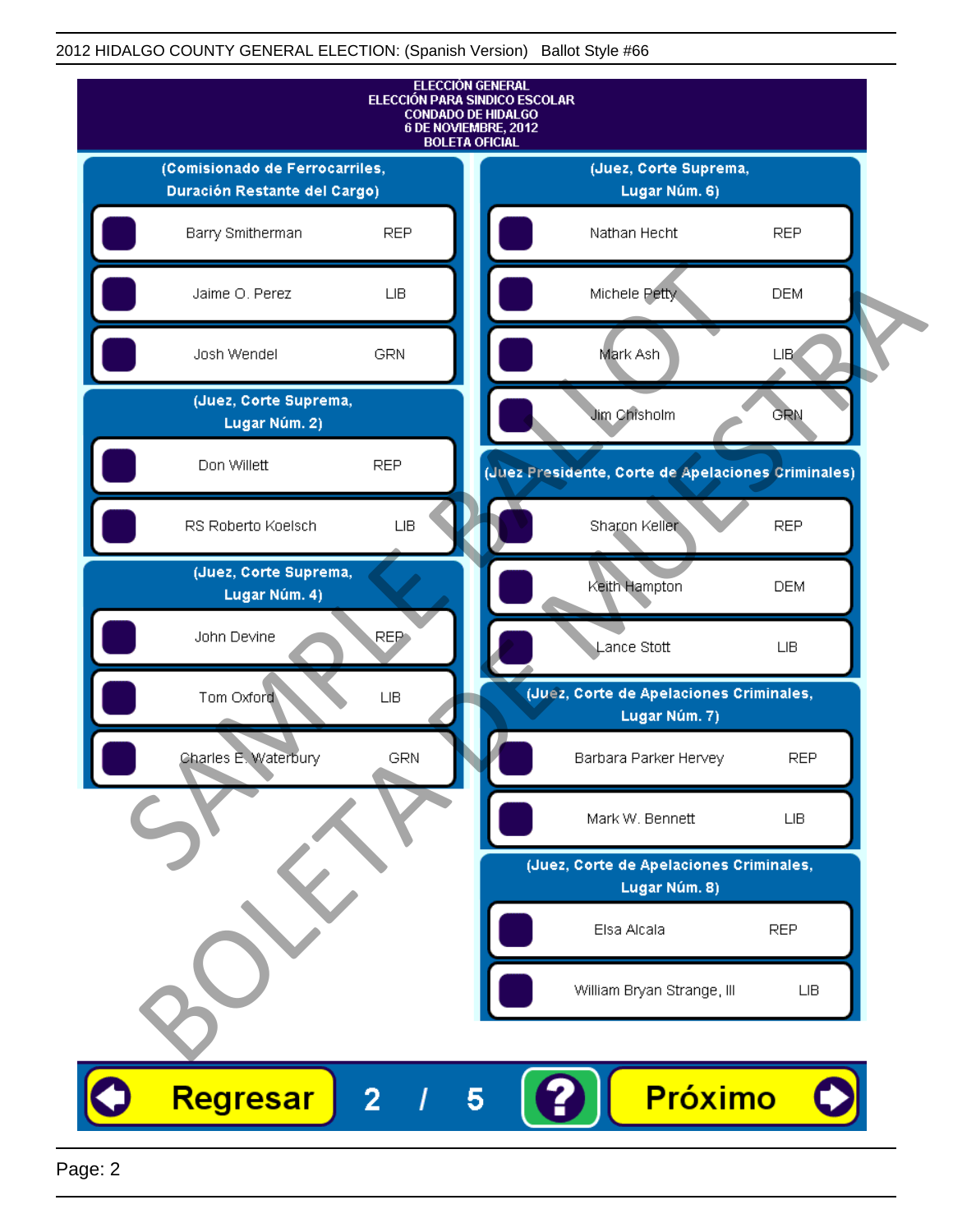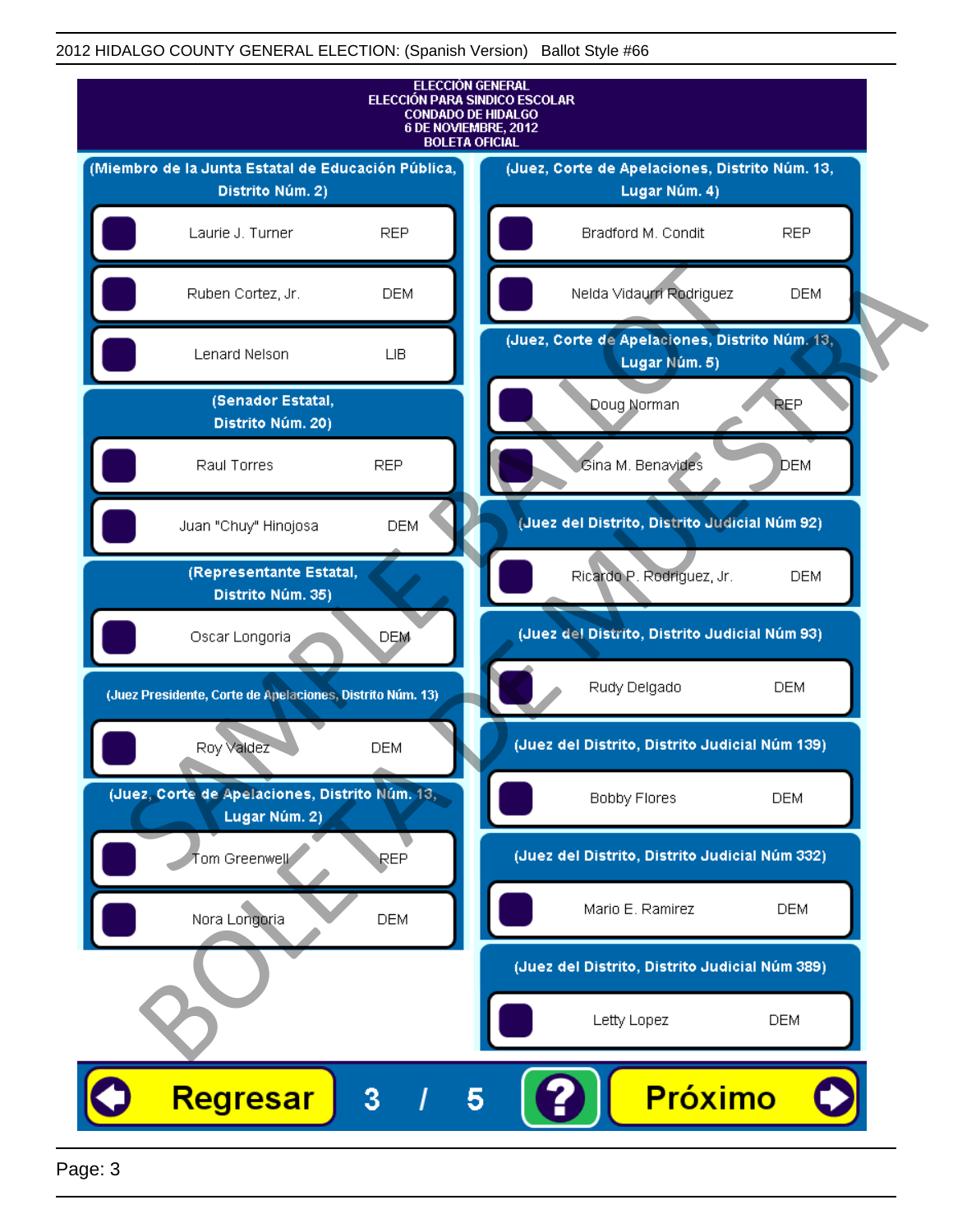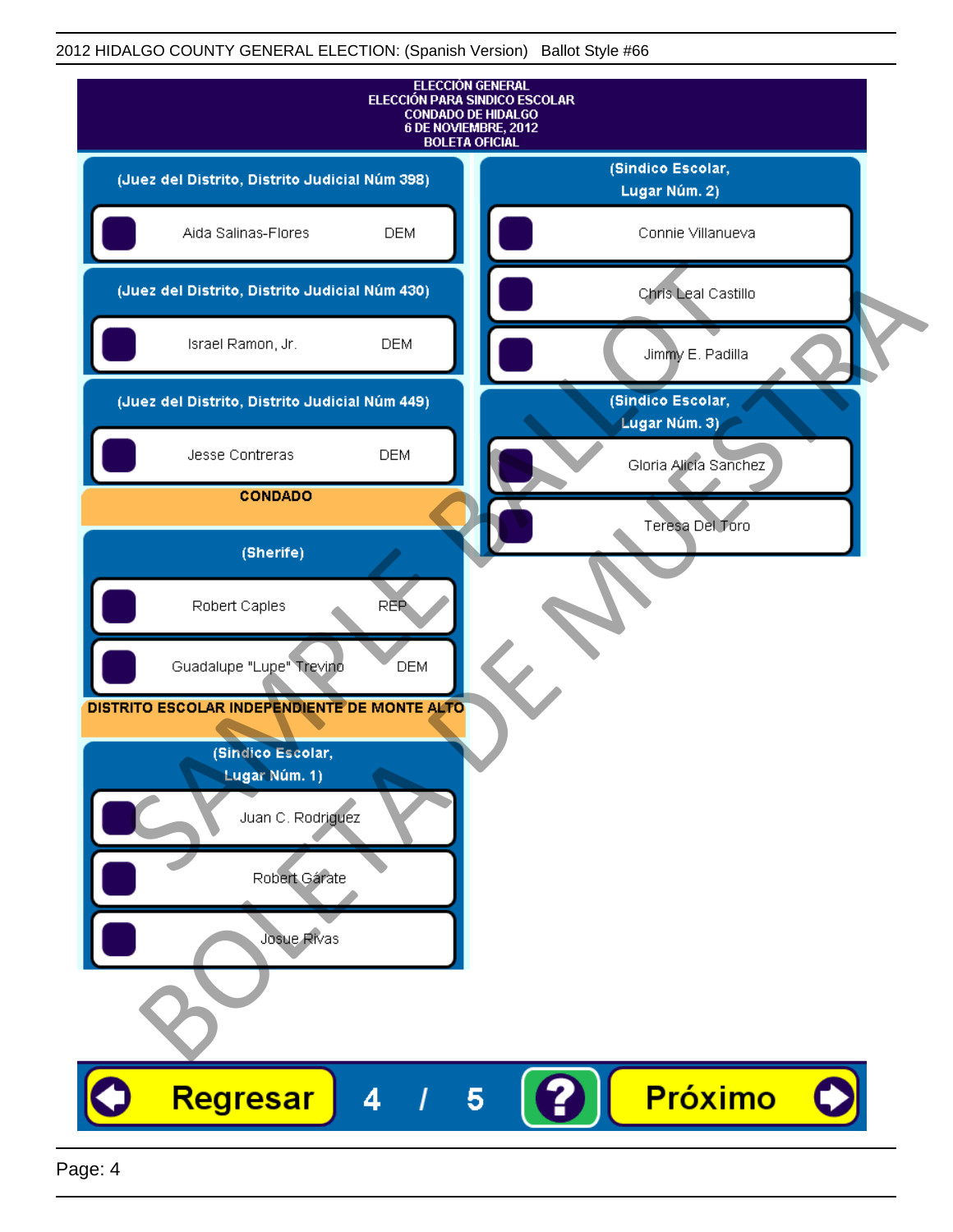# ELECCIÓN GENERAL<br>ELECCIÓN PARA SINDICO ESCOLAR<br>CONDADO DE HIDALGO<br>6 DE NOVIEMBRE, 2012 **BOLETA OFICIAL CANDIDATO SIN CONTENDIENTE DECLARADO ELECTO** (Juez, Corte de Ley del Condado, Núm. 7) Sergio Valdez (DEM) (Asesor-Colector de Impuestos del Condado) Fallo Fall Willdrea, J.I. (DEM)<br>
Consistionado el Condado, Precincto Núm. 1)<br>
A.C. Cuellar Jr. (DEM)<br>
Ullez de Paz, Precinto Núm. 1)<br>
Juez de Paz, Precinto Núm. 1, Lugar Núm. 1)<br>
Gilberto Sentr (DEM)<br>
Robert M. "Bobby" Con misionado del Condiado, Precincto Núm. 1)<br>
Andro del Condiado, Precincto Núm. 3)<br>
ez de Paz, Precinto Núm. 21<br>
algo M. Picer Lo Saerz, Cichi (DEM)<br>
algo M. Picer Lo Saerz, Cichi (DEM)<br>
algo M. Picer Lo Saerz, Cichi (DEM)<br>

Revisar

Regresar

5

5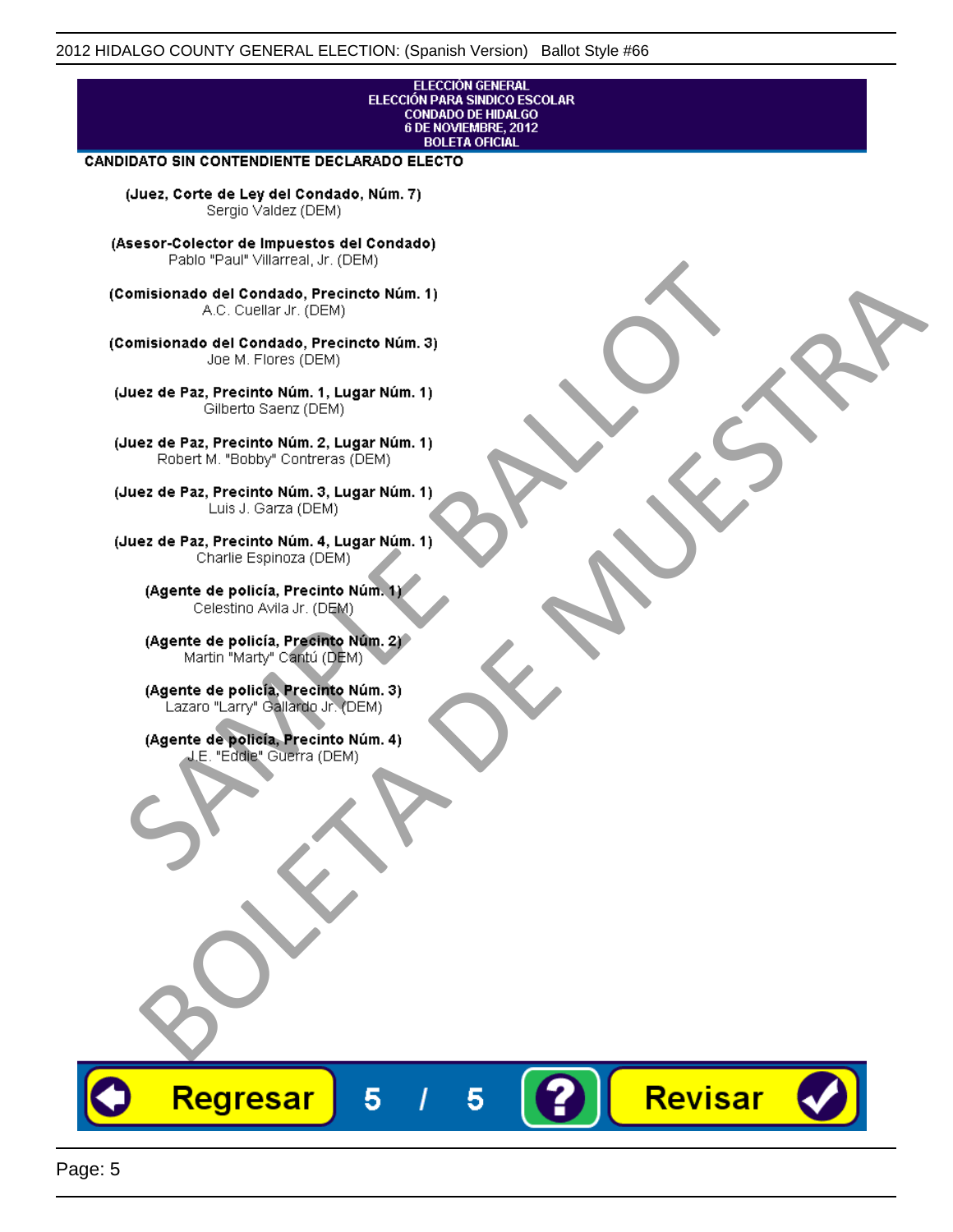# Resumen de instrucciones para la boleta electoral.

Presione el nombre del candidato o el título de la contienda para volver a la contienda.

El botón Votar se iluminará

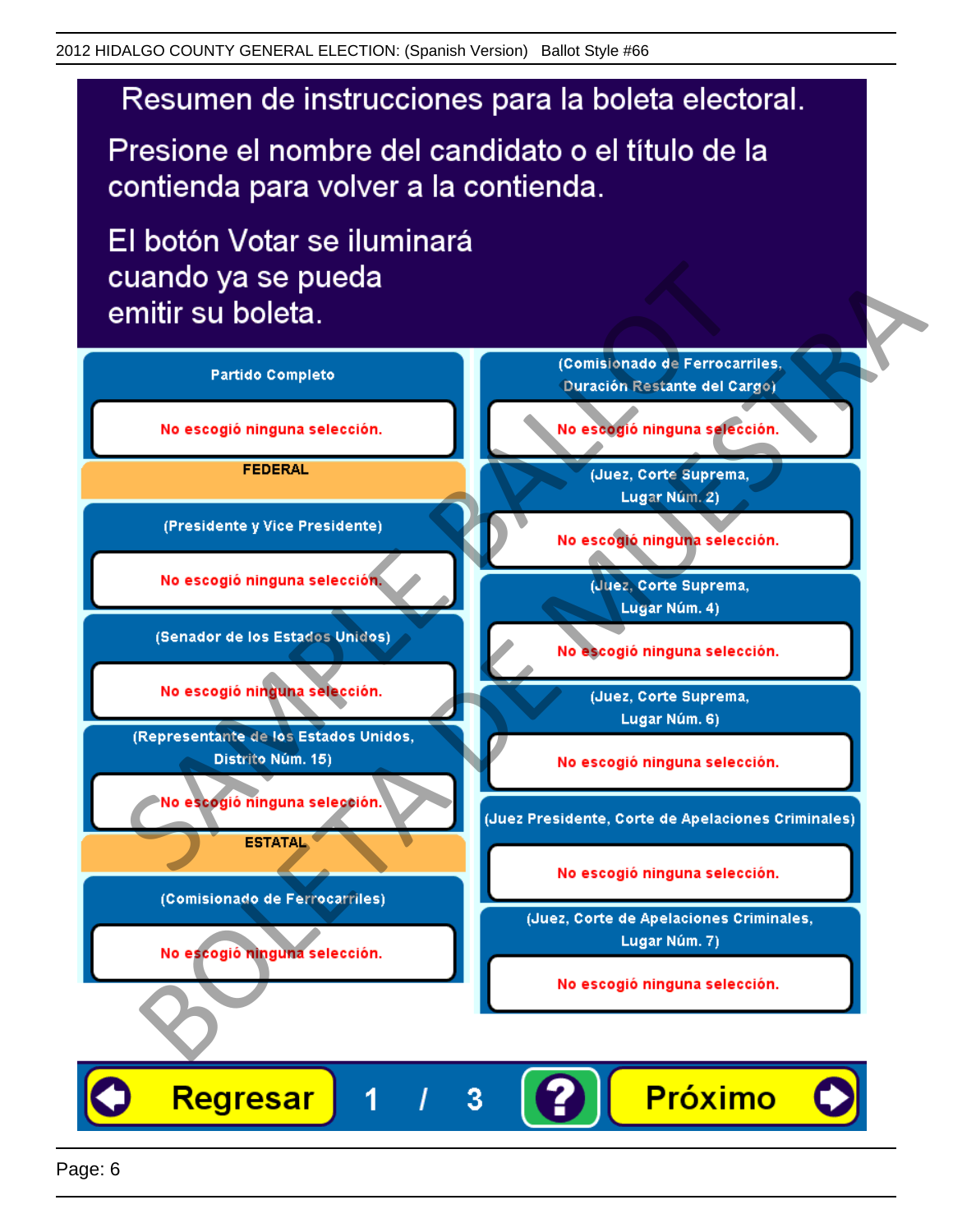# Resumen de instrucciones para la boleta electoral.

Presione el nombre del candidato o el título de la contienda para volver a la contienda.

El botón Votar se iluminará